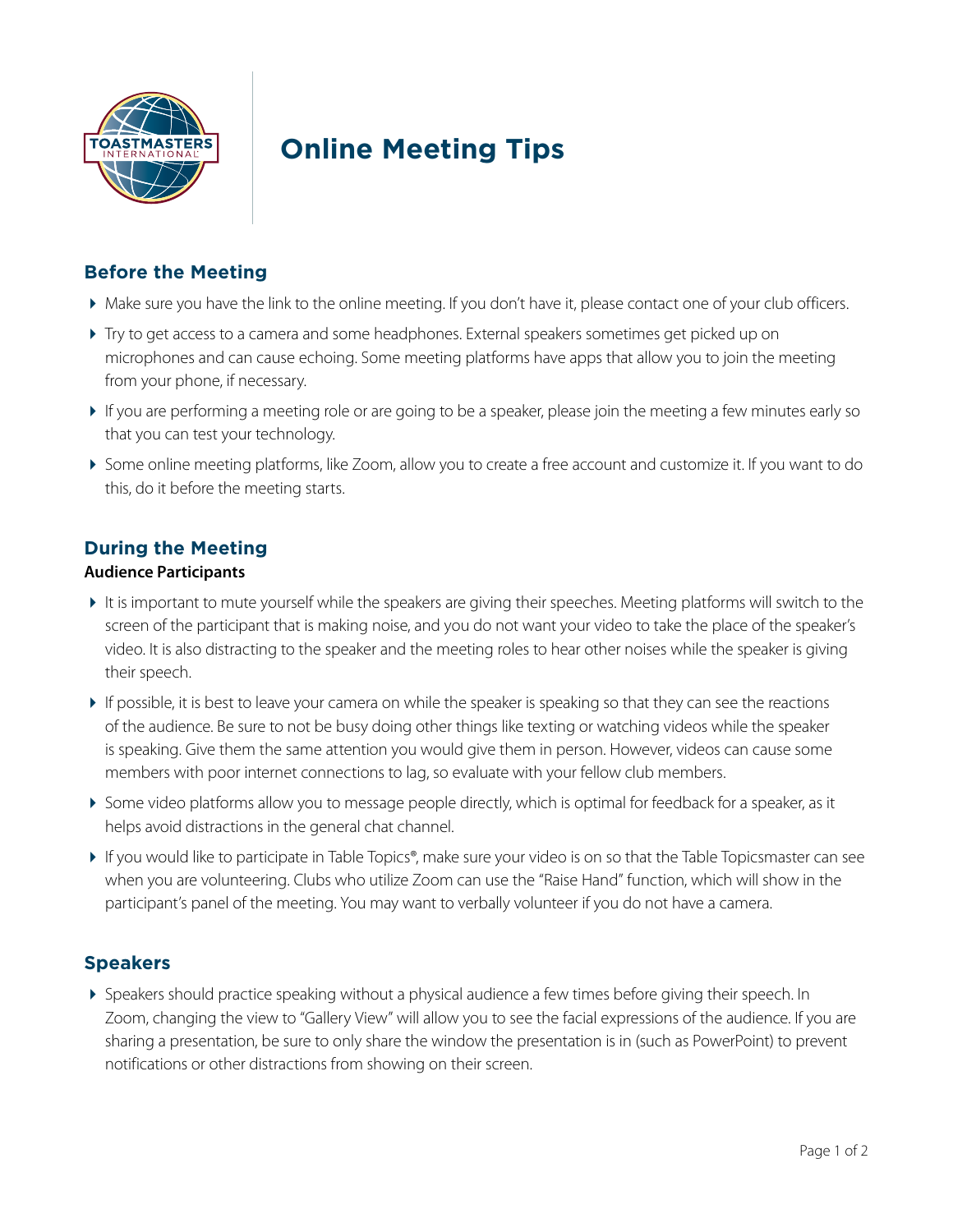- Make eye contact with the camera, not your screen, to appear like you are looking at audience members.
- Have a look at your background. Make sure there is nothing that will distract the audience as you speak.

## **Ah-Counter and Grammarian**

 These roles should be relatively unchanged. The Grammarian should send the Word of the Day and its definition to the chat so everyone will be able to see it throughout the meeting.

#### **Timer**

- The Timer should download the **[Toastmasters app](http://bit.ly/TI_App)** or use some other color-coded timer (or pieces of construction paper, if you have them) to maintain the visual cues for speakers. The Timer will also need a camera so that the speakers can see their color-coded time designation.
- Some platforms will allow you to change your background. You can use this to change your background to be green, yellow, or red, indicating time remaining to the speaker.
- A PowerPoint presentation can be created with a green, yellow, and red slide for the Timer to use. As the time progresses, the Timer can change slides to display the corresponding color.

## **Toastmaster of the Day**

- The Toastmaster role will not change much other than needing a camera and making sure that the other meeting roles and speakers are prepared to participate in an online meeting.
- Consider joining 15 minutes early to greet members as they join and possibly help with technical issues.
- Display the agenda on screen and explain the process of meeting online.
- If possible, highlight the Toastmaster of the Day on the online meeting platform you are using so they can easily be identified.

## **Evaluators**

- Speech evaluators should meet with the speakers before the meeting to understand any constraints the speaker may have (limited stage area, common meeting spaces, etc).
- The General Evaluator should make note of difficulties specific to online participation and make sure the officers know to remind participants of these before the next meeting.

## **Vote Counter**

 The Vote Counter should determine the best way to receive votes (email, chat, or voting form) and communicate this decision to the meeting participants. Votes will not be anonymous through these methods of